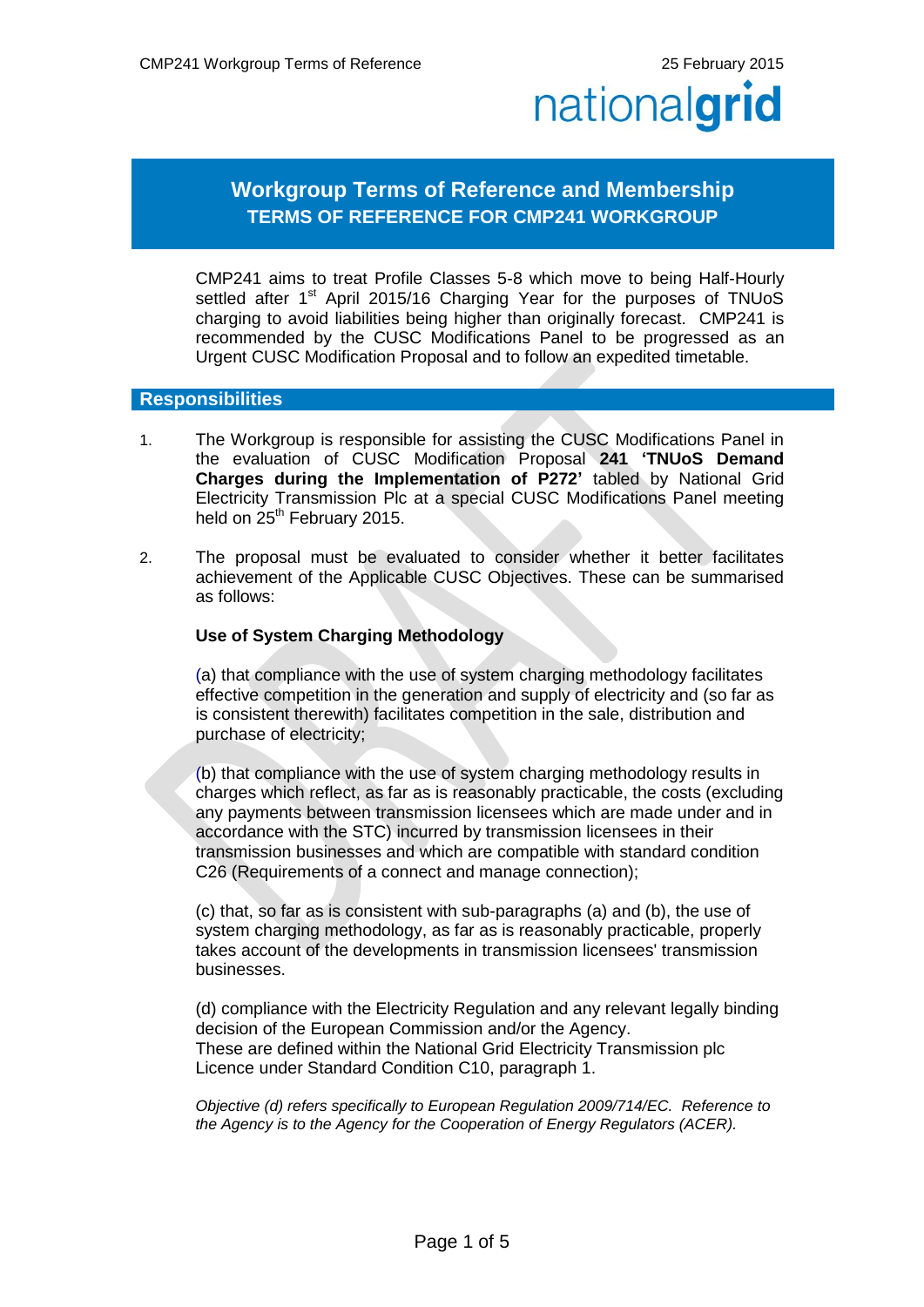3. It should be noted that additional provisions apply where it is proposed to modify the CUSC Modification provisions, and generally reference should be made to the Transmission Licence for the full definition of the term.

### **Scope of work**

- 4. The Workgroup must consider the issues raised by the Modification Proposal and consider if the proposal identified better facilitates achievement of the Applicable CUSC Objectives.
- 5. In addition to the overriding requirement of paragraph 4, the Workgroup shall consider and report on the following specific issues:
	- *a) Assess Suppliers ability to provide metering data for Measurement Class E meters, which were originally within Profile Classes 5-8 and have moved to being Half Hourly settled prior to April 1 st 2015*
	- *b) Assess how Suppliers obtain demand data per meter and how this then feeds through to the end consumer bill with the objective of; determining whether a Supplier can treat actual HH settled meters as NHH settled meters within their own systems for the purposes of applying TNUoS charges*
	- *c) In relation to a) and b) determine if there are any necessary changes to systems to aid the implementation of the modification and if so; the timescales and likely costs of any changes*
	- *d) Implementation*
	- *e) Review illustrative legal text*
- 6. The Workgroup is responsible for the formulation and evaluation of any Workgroup Alternative CUSC Modifications (WACMs) arising from Group discussions which would, as compared with the Modification Proposal or the current version of the CUSC, better facilitate achieving the Applicable CUSC Objectives in relation to the issue or defect identified.
- 7. The Workgroup should become conversant with the definition of Workgroup Alternative CUSC Modification which appears in Section 11 (Interpretation and Definitions) of the CUSC. The definition entitles the Group and/or an individual member of the Workgroup to put forward a WACM if the member(s) genuinely believes the WACM would better facilitate the achievement of the Applicable CUSC Objectives, as compared with the Modification Proposal or the current version of the CUSC. The extent of the support for the Modification Proposal or any WACM arising from the Workgroup's discussions should be clearly described in the final Workgroup Report to the CUSC Modifications Panel.
- 8. Workgroup members should be mindful of efficiency and propose the fewest number of WACMs possible.
- 9. All proposed WACMs should include the Proposer(s)'s details within the final Workgroup report, for the avoidance of doubt this includes WACMs which are proposed by the entire Workgroup or subset of members.
- 10. There is an obligation on the Workgroup to undertake a period of Consultation in accordance with CUSC 8.20. The Workgroup Consultation period shall be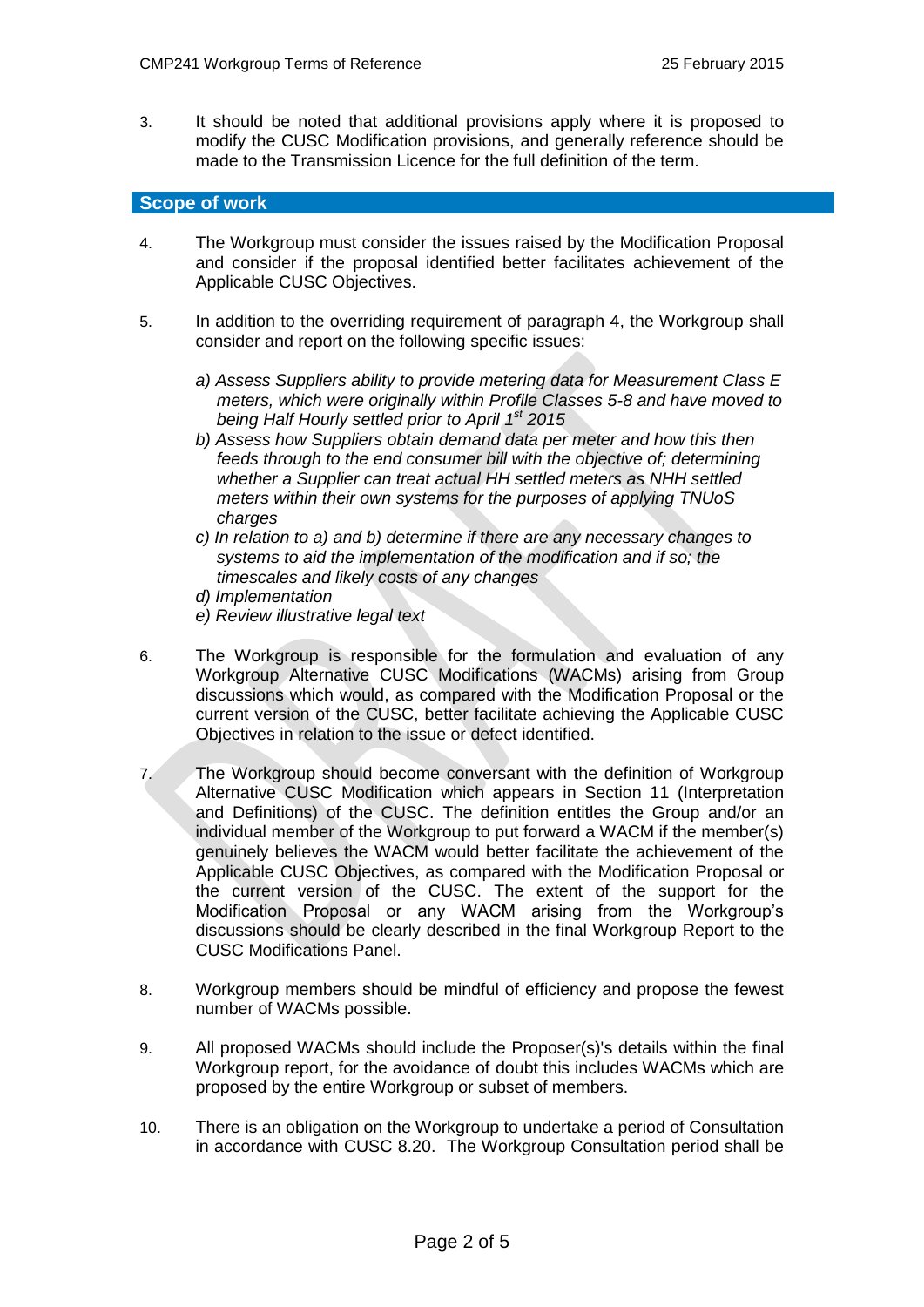for a period of 3 Working days in accordance with the timetable for urgency recommended by the CUSC Modifications Panel.

11. Following the Consultation period the Workgroup is required to consider all responses including any WG Consultation Alternative Requests. In undertaking an assessment of any WG Consultation Alternative Request, the Workgroup should consider whether it better facilitates the Applicable CUSC Objectives than the current version of the CUSC.

As appropriate, the Workgroup will be required to undertake any further analysis and update the original Modification Proposal and/or WACMs. All responses including any WG Consultation Alternative Requests shall be included within the final report including a summary of the Workgroup's deliberations and conclusions. The report should make it clear where and why the Workgroup chairman has exercised his right under the CUSC to progress a WG Consultation Alternative Request or a WACM against the majority views of Workgroup members. It should also be explicitly stated where, under these circumstances, the Workgroup chairman is employed by the same organisation who submitted the WG Consultation Alternative Request.

12. The Workgroup is to submit its final report to the Modifications Panel Secretary on 12<sup>th</sup> March 2015 for circulation to Panel Members. The final report conclusions will be presented to the CUSC Modifications Panel at a special meeting on 13<sup>th</sup> March 2015.

## **Membership**

| <b>Role</b>                | <b>Name</b>        | <b>Representing</b>  |
|----------------------------|--------------------|----------------------|
| Chairman                   | Patrick Hynes      |                      |
| <b>National Grid</b>       | Damian Clough      | <b>National Grid</b> |
| Representative*            |                    |                      |
| <b>Industry</b>            | <b>TBC</b>         | <b>TBC</b>           |
| Representatives*           |                    |                      |
|                            | <b>TBC</b>         | <b>TBC</b>           |
|                            | <b>TBC</b>         | <b>TBC</b>           |
|                            | <b>TBC</b>         | <b>TBC</b>           |
|                            | <b>TBC</b>         | <b>TBC</b>           |
|                            | <b>TBC</b>         | <b>TBC</b>           |
|                            | <b>TBC</b>         | <b>TBC</b>           |
|                            | <b>TBC</b>         | <b>TBC</b>           |
| Authority                  | <b>TBC</b>         | <b>TBC</b>           |
| Representatives            |                    |                      |
| <b>Technical secretary</b> | <b>Jade Clarke</b> | Code Administrator   |
| <b>Observers</b>           |                    |                      |

13. It is recommended that the Workgroup has the following members:

NB: A Workgroup must comprise at least 5 members (who may be Panel Members). The roles identified with an asterisk in the table above contribute toward the required quorum, determined in accordance with paragraph 14 below.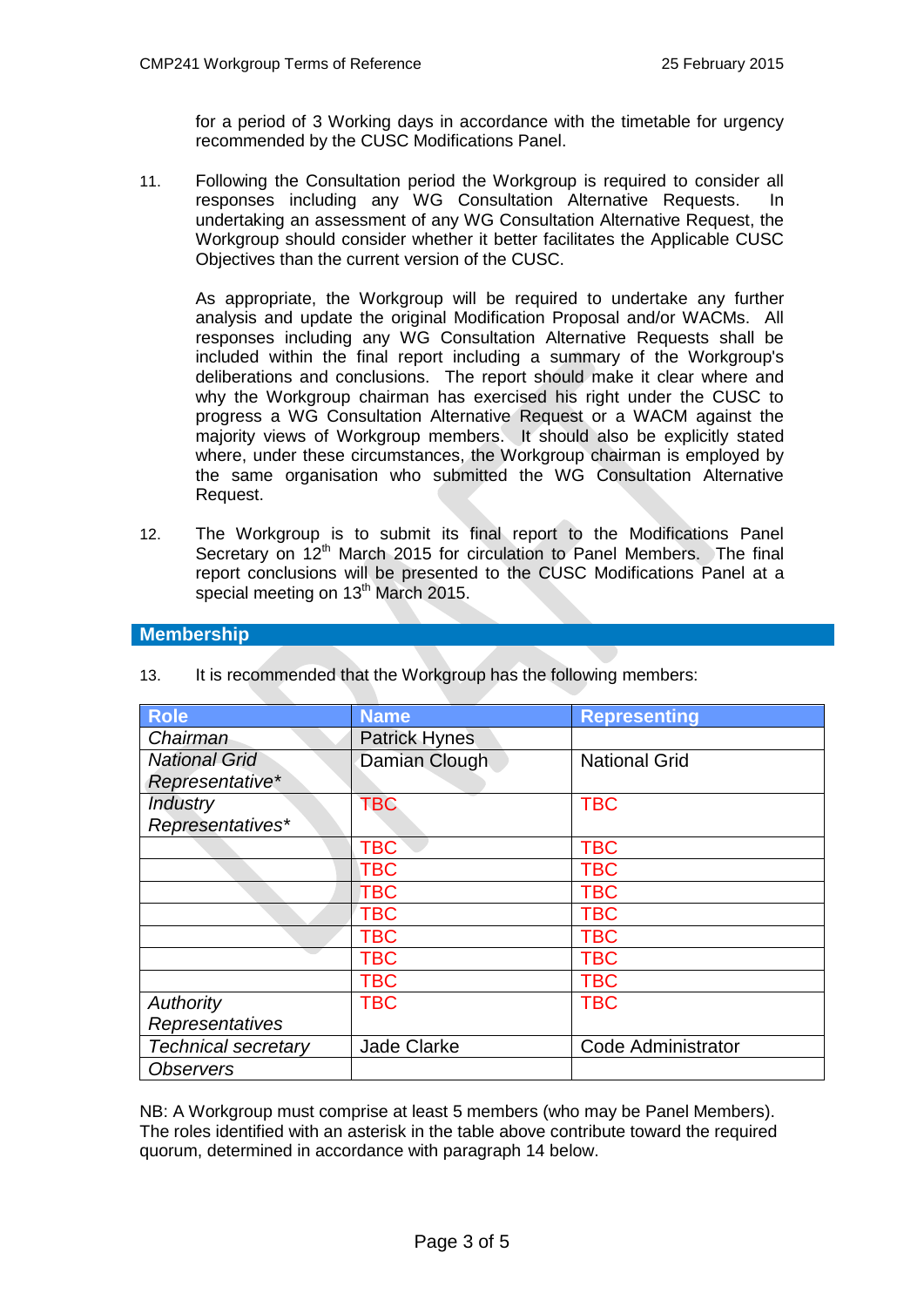- 14. The Chairman of the Workgroup and the Modifications Panel Chairman must agree a number that will be quorum for each Workgroup meeting. The agreed figure for CMP241 is that at least 5 Workgroup members must participate in a meeting for quorum to be met.
- 15. A vote is to take place by all eligible Workgroup members on the Modification Proposal and each WACM. The vote shall be decided by simple majority of those present at the meeting at which the vote takes place (whether in person or by teleconference). The Workgroup chairman shall not have a vote, casting or otherwise. There may be up to three rounds of voting, as follows:
	- Vote 1: whether each proposal better facilitates the Applicable CUSC Objectives;
	- Vote 2: where one or more WACMs exist, whether each WACM better facilitates the Applicable CUSC Objectives than the original Modification Proposal*;*
	- Vote 3: which option is considered to BEST facilitate achievement of the Applicable CUSC Objectives. For the avoidance of doubt, this vote should include the existing CUSC baseline as an option.

The results from the vote and the reasons for such voting shall be recorded in the Workgroup report in as much detail as practicable.

- 16. It is expected that Workgroup members would only abstain from voting under limited circumstances, for example where a member feels that a proposal has been insufficiently developed. Where a member has such concerns, they should raise these with the Workgroup chairman at the earliest possible opportunity and certainly before the Workgroup vote takes place. Where abstention occurs, the reason should be recorded in the Workgroup report.
- 17. Workgroup members or their appointed alternate are required to attend a minimum of 50% of the Workgroup meetings to be eligible to participate in the Workgroup vote.
- 18. The Technical Secretary shall keep an Attendance Record for the Workgroup meetings and circulate the Attendance Record with the Action Notes after each meeting. This will be attached to the final Workgroup report.
- 19. The Workgroup membership can be amended from time to time by the CUSC Modifications Panel.

# **Appendix 1 – Indicative Workgroup Timetable**

23 February 2015 | CUSC Modification Proposal and request for Urgency submitted 25 February 2015 CUSC Panel considers Proposal and request for Urgency 25 February 2015 Panel's view on urgency submitted to Ofgem for consultation 25 February 2015 | Request for Workgroup members (2 Working days) 27 February 2015 Ofgem view on urgency provided 2 March 2015 Workgroup meeting 1 4 March 2015 Workgroup Consultation issued (3 Working days) 9 March 2015 **Deadline for responses** 10 March 2015 Workgroup meeting 2 12 March 2015 Workgroup report issued to CUSC Panel

The following timetable is indicative for CMP241